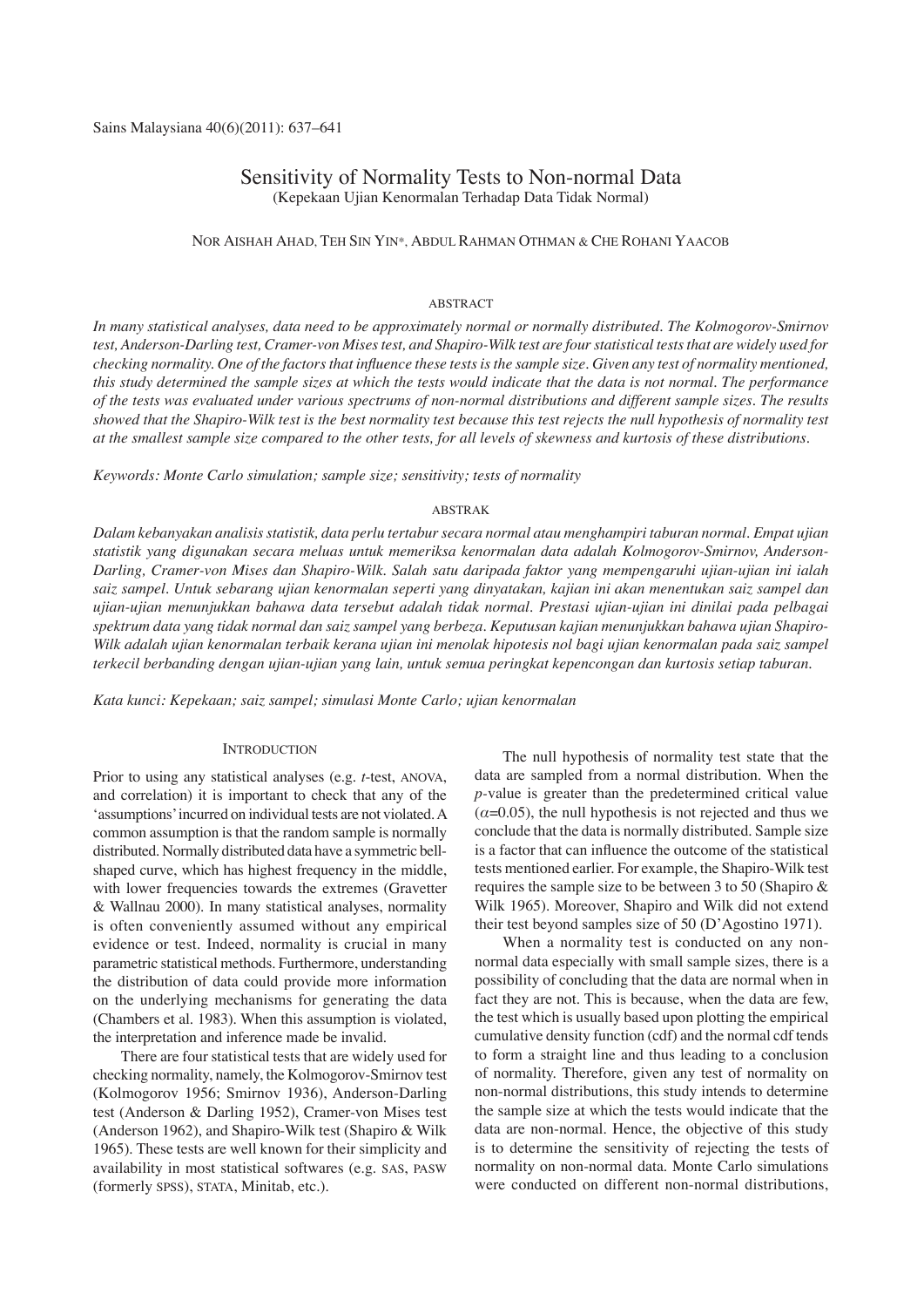ranging from symmetric to skew, and kurtosis ranging from platykurtic (light-tailed) to normal-tailed to leptokurtic (heavy-tailed) distributions.

The rest of the paper is organized as follows. In the second section after the first section of the Introduction, the statistics of normality tests are discussed. The design specifications of the data are described in the third section while the fourth section discusses the results. The conclusion of our study is in the final section.

#### STATISTICS FOR NORMALITY TESTS

Normality can be assessed to some extend by obtaining skewness and kurtosis levels which are usually part of the descriptive statistics output. The skewness value provides an indication of departure from symmetry in a distribution. A distribution, or data set, is symmetric if the median divides the left side and the right side into two identical areas. Skewness is measured with the following equation (Kenney & Keeping 1962):

Skewness = 
$$
\frac{\sum_{i=1}^{N} (X_i - \bar{X})^3}{(N-1)s^3}
$$
 (1)

where  $\bar{X}$  is the mean, *N* is the number of data points, and, *s* is the standard deviation.

A symmetric distribution has a skewness value of zero. Negative values indicate data that are left skewed and positive values indicate data that are right skewed.

Kurtosis, on the other hand, is a measure of whether the data are peaked or flat relative to a normal distribution. That is, data sets with high kurtosis tend to have a distinct peak near the mean, decline rather rapidly, and have heavy tails. Data sets with low kurtosis tend to have a flat top near the mean rather than a sharp peak. Kurtosis is measured with the following equation (Miles & Shevlin 2001):

Kurtosis = 
$$
\frac{\sum_{i=1}^{N} (X_i - \bar{X})^4}{(N-1)s^4}
$$
 (2)

where  $\overline{X}$  is the mean, *N* is the number of data points, and *s* is the standard deviation.The kurtosis for a standard normal distribution is three. Thus, the kurtosis is redefined as

Kurtosis = 
$$
\frac{\sum_{i=1}^{N} (X_i - \bar{X})^4}{(N-1)s^4} - 3
$$
 (3)

so that the standard normal distribution has a kurtosis of zero. If the distribution is perfectly normal, skewness and kurtosis values of zero will be obtained. Positive kurtosis indicates a leptokurtic distribution. The word 'leptokurtic' is derived from the Greek word 'leptos', meaning small or slender. Negative kurtosis indicates a platykurtic distribution. The term 'platykurtic' is derived from the French word 'plat', meaning flat (Miles & Shevlin 2001).

The numerical methods for testing normality compare empirical data with a theoretical distribution. Suppose there are *n* independent observations  $X_1, X_2, ..., X_n$  with a common distribution function  $F(x) = P(X_i \le x)$ . The ordered statistics can be represented by  $X_{(1)} < X_{(2)} < \dots < X_{(n)}$ . The empirical distribution function (edf),  $F_n(x)$ which is used to estimate  $F(x)$ , is defined as

$$
F_n(x) = \begin{cases} 0, & x \le X_{(1)} \\ \frac{i}{n}, & X_{(i)} \le x < X_{(i+1)}, \, i = 1, \dots, n-1 \\ 1, & x < X_{(n)} \end{cases} \tag{4}
$$

Notice  $F_n(x)$  is a step function that takes a step of height  $\frac{1}{n}$  at each observation. The function estimates the distribution function  $F(x)$ . At any value *x*,  $F_n(x)$  is the proportion of observations less than or equal to *x*, while  $F(x)$  is the probability of an observation less than or equal to *x*.

The Kolmogorov-Smirnov statistic, *D*, which is defined as

$$
D = \sup_x \left[ \left| F_n(x) - F(x) \right| \right] \tag{5}
$$

is an edf statistic because it is a measure of the discrepancy between the edf,  $F_n(x)$  and  $F(x)$ . Kolmogorov (1956) and Smirnov (1936) states that *D* belongs to the supremum class of the edf statistics.

The random variable  $U_{(i)} = F(X_{(i)})$  is computed by applying the probability integral transformation and *U(i)*  follows a uniform distribution between 0 and 1. The Kolmogorov-Smirnov statistic, *D*, is thus the maximum of *D*<sup>+</sup> and *D<sup>−</sup>*, that is

$$
D = \max(D^+, D^-) \tag{6}
$$

where  $D^* = \max_i \left| \frac{i}{n} - U_{(i)} \right|$  is the largest vertical distance between the edf and the distribution function when the edf is larger than the distribution function, and

is the largest vertical distance between the edf and the distribution function when the edf is smaller than the distribution function.

The Anderson-Darling statistic,  $A^2$ , is defined as

$$
A^{2} = n \int_{-\infty}^{+\infty} \left[ F_{n}(x) - F(x) \right]^{2} \psi(x) dF(x)
$$
 (7)

where function  $\Psi(x)$  weights the squared difference  $(F_n(x))$  $-F(x)$ <sup>2</sup>. The Anderson-Darling statistic (Anderson & Darling 1952) is computed as

$$
A^{2} = -n - \frac{1}{n} \sum_{i=1}^{n} \left[ \left( 2i - 1 \right) \log U_{(i)} + \left( 2n + 1 - 2i \right) \log \left( 1 - U_{(i)} \right) \right]
$$
\n(8)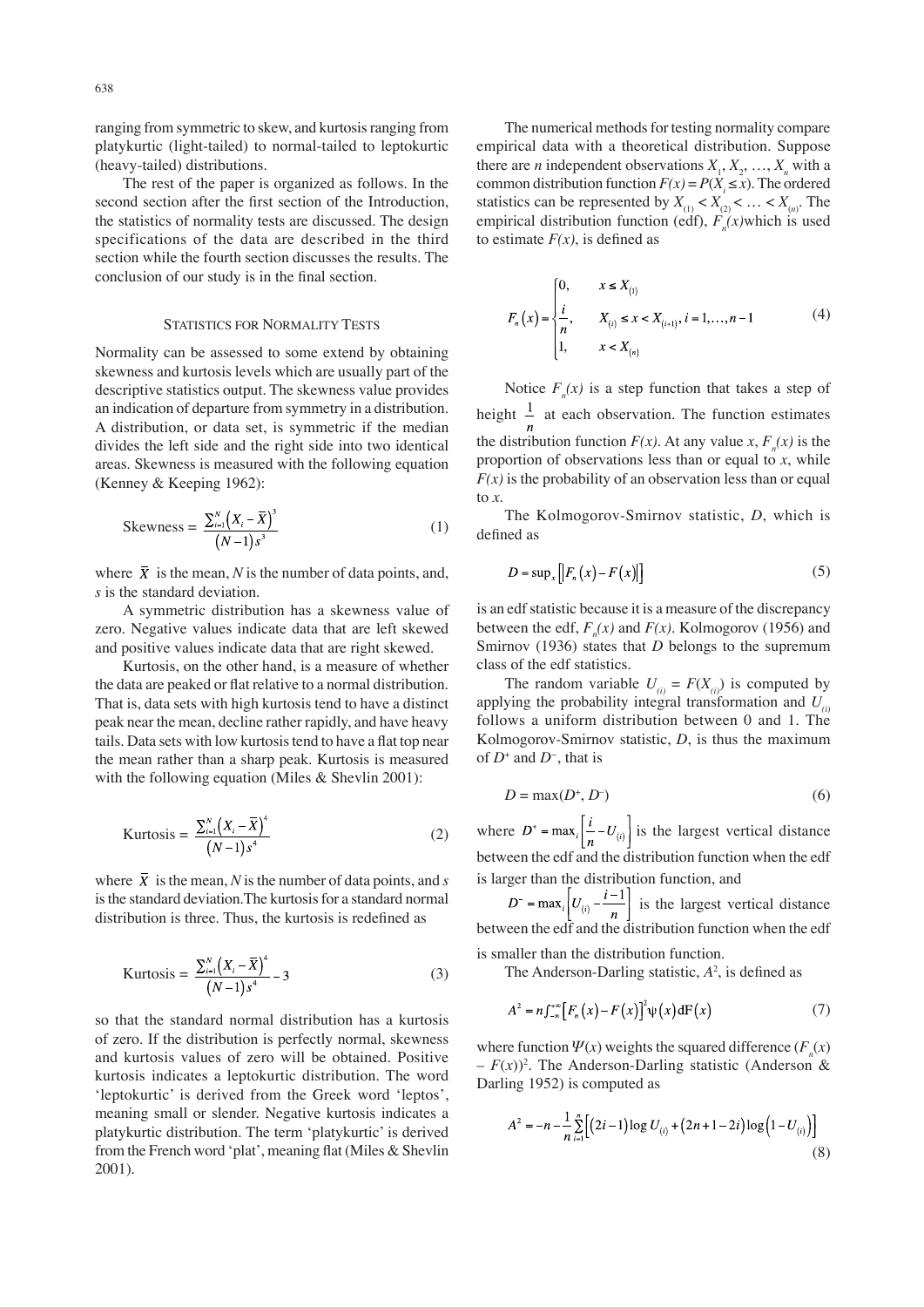where the weight function is taken as  $\Psi(x) = [F(x)(1 F(x)$ ]<sup>-1</sup>.

The Cramer-von Mises statistic,  $W^2$ , is similar to Anderson-Darling statistic. The weight function here is  $\Psi(x) = 1$ , instead of  $\Psi(x) = [F(x)(1 - F(x))]^{-1}$ . The Cramervon Mises statistic (Anderson 1962) is computed as

$$
W^{2} = \sum_{i=1}^{n} \left( U_{(i)} - \frac{2i - 1}{2n} \right)^{2} + \frac{1}{12n}.
$$
 (9)

The Shapiro-Wilk statistic,  $W_n$ , is the ratio of the best estimator of the variance to the corrected sum of square estimator of the variance, where  $0 < W_n \leq 1$  and  $7 \leq n \leq 1$ 2,000 (Shapiro & Wilk 1965). The statistic is given by

 $\mathcal{L}$ 

$$
W_n = \frac{\left(\sum_{i=1}^n a_i X_{(i)}\right)^2}{\sum_{i=1}^n \left(X_i - \overline{X}\right)^2}
$$
\n(10)

where  $a' = (a_1, a_2, ..., a_n) = m'V^{-1}[m'V^{-1}V^{-1}m]^{-0.5}, m' = (m_1,$  $m_2, \ldots, m_n$ ) is the vector of expected values of standard normal order statistics,  $V = n \times n$  covariance matrix and  $X' = (X_1, X_2, ..., X_n)$  is a random sample.

# DESIGN SPECIFICATON

In this section, we will show that the rejection of the four statistical tests mentioned in the previous section depends on sample size. That is, as the sample size increases, the tests will reject the null hypothesis. Most statistical tests have small statistical power, which is the probability of detecting non-normal data, unless the sample size is large. In this study, we test the sample sizes for normality tests from  $n = 5, 6, \ldots, 500$  on different non-normal distributions, ranging from symmetric to skew, and kurtosis ranging from platykurtic (light-tailed) to normal-tailed to leptokurtic (heavy-tailed) distributions (See Table 1).

Data from the first distribution, chi-square (3) was generated directly using the SAS RANGAM function while data for Uniform distribution (the fifth distribution) was generated using the RANUNI function. Data for the other distributions cannot be generated directly. We need to generate a standard normal data first using the RANNOR function and then converted it to the Fleishman distribution (the third distribution), *g*-distribution (the second distribution) and *h*-distribution (the fourth distribution) respectively. The Fleishman (1978) power transformation is of the form

$$
Y = a + bZ + cZ^2 + dZ^3,\tag{11}
$$

where *Z* are standard normal variates. Fleishman (1978) provided a table of values for the coefficients, *b*, *c*, and *d* that enable the transformation of the standard normal distribution to a non-normal distribution, with mean zero and variance one, but with different degrees of skewness and kurtosis. The extra coefficient *a* is easily obtained through the relation  $a = -c$ , that was a direct result of constraining  $E(Y) = 0$ . One set of coefficients (*b*, *c*, *d*) was selected from Fleishman (1978) with skewness 0.5 and kurtosis -0.5, which we used in the preceding equation to generate the normal variates to produce skewed platykurtic distribution.

The other two distributions were obtained from the *g*-distribution and *h*-distribution from Hoaglin (1985). The general form of the distribution with constant *g* is represented by the following equation.

$$
Y = \frac{e^{s^Z} - 1}{g} e^{\frac{hZ^2}{2}}
$$
 (12)

When *g* is zero,

$$
Y = Ze^{\frac{hZ^2}{2}}.
$$

While, when *h* is zero,

$$
Y = \frac{e^{s^2} - 1}{g} \,. \tag{14}
$$

Since sample size is believed to influence the normality test, we would like to determine the sample size at which the normality tests would indicate that the data are not normal for the non-normal data. The non-normal data are generated by Monte Carlo simulation as follows:

- 1. Generate a data set of sample size  $n=5$  from a  $\chi^2$ distribution using RANGAM function (SAS Institute, 2004).
- 2. Repeat Step 1 one thousand times.
- 3. For each replication in Step 2, perform these normality tests: Kolmogorov-Smirnov, Shapiro-Wilk, Cramervon Mises and Anderson-Darling tests.
- 4. If *p*-value of the normality test is greater than 0.05, then increase the number of count by one (count  $=$ count  $+ 1$ ). Initial count has been set equal to 0.
- 5. Obtain the average Type I error rates by dividing count by 1000 for each normality tests.
- 6. Repeat Step 1 to Step 5 for *n* = 6, 7,…, 500.

TABLE 1. Skewness and kurtosis coefficients for various types of distributions

| Type of distribution  | Distribution                                | Skewness coefficient | Kurtosis coefficient |  |  |
|-----------------------|---------------------------------------------|----------------------|----------------------|--|--|
| Skewed leptokurtic    | $Chi-Square(3)$                             | 3                    | 6                    |  |  |
| Skewed mesokurtic     | g-distribution $(g=0.5, h=0)$               | 1.75                 | 8.9                  |  |  |
| Skewed platykurtic    | Fleishman                                   | 0.5                  | $-0.5$               |  |  |
| Symmetric leptokurtic | <i>h</i> -distribution ( $g=0$ , $h=.225$ ) |                      | 154.84               |  |  |
| Symmetric platykurtic | Uniform                                     |                      | $-6/5$               |  |  |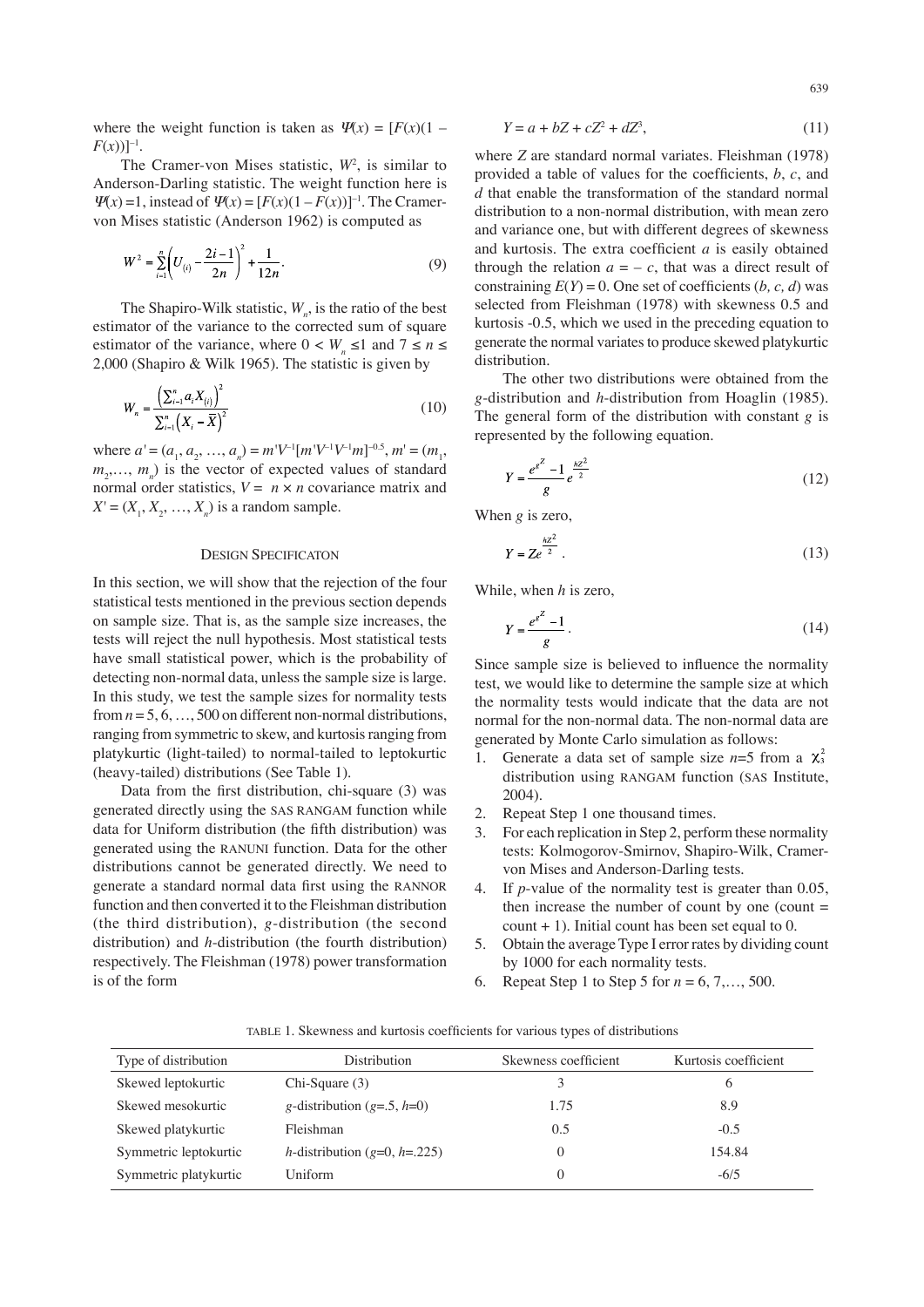7. Repeat this simulation for the other types of nonnormal distributions: Skewed mesokurtic, skewed platykurtic, symmetric leptokurtic and symmetric platykurtic.

# RESULTS AND DISCUSSION

The purpose of this study is to determine at what sample sizes the tests would indicate that the data are nonnormal when they are really non-normal. The results for the normality tests with various number of sample sizes on different type of distributions are presented in Table 2. When the *p-*value is less than the significance level  $(a=0.05)$ , the null hypothesis was rejected in favor of the alternative hypothesis that the data is not normal. The *p*-values in bracket showed the right conclusion of non-normal data corresponding to the sample size.

In Table 2, the pattern of rejection of null hypothesis is the same for all type of distributions. For example, for skewed leptokurtic, which was represented by  $\chi^2$ distribution shows that Shapiro-Wilk test rejects the hypothesis that data is normal when the sample size is equal to 40. Anderson-Darling test gives the same conclusion at sample size of 48 followed by Cramer-von Mises at sample size of 55. Kolmogorov-Smirnov needs a larger sample size (*n*=77) to indicate that the data are not normal. This pattern of rejection is the same in other non-normal distributions. In conclusion, we can say that Shapiro-Wilk is the best normality test compared to the other tests because this test rejects the null hypothesis of normality at the smallest

| Normality Test | Chi-Square (3) -- Skewed Leptokurtic |  |                                                                |  |  |  |  |  |
|----------------|--------------------------------------|--|----------------------------------------------------------------|--|--|--|--|--|
|                |                                      |  | $n = 39$ $n = 40$ $n = 47$ $n = 48$ $n = 54$ $n = 55$ $n = 76$ |  |  |  |  |  |

TABLE 2. Sensitivity of sample sizes for normality tests of continuous data by  $P(E_{N} | O_{NN})$ 

|                                                                                              |                                                                                                              | $n = 39$                                                 | $n = 40$ | $n = 47$  | $n = 48$  | $n = 54$  | $n = 55$  | $n = 76$  | $n = 77$  |
|----------------------------------------------------------------------------------------------|--------------------------------------------------------------------------------------------------------------|----------------------------------------------------------|----------|-----------|-----------|-----------|-----------|-----------|-----------|
| $\mathrm{P}(\mathrm{E_{_{N}}}\mathrm{I}\mathrm{O_{_{NN}}})$                                  | Anderson-Darling                                                                                             | 0.1120                                                   | 0.0940   | 0.0520    | (0.0470)  | (0.0250)  | (0.0240)  | (0.0030)  | (0.0020)  |
|                                                                                              | Cramer-von Mises                                                                                             | 0.1530                                                   | 0.1330   | 0.0890    | 0.0850    | 0.0510    | (0.0490)  | (0.0080)  | (0.0080)  |
|                                                                                              | Kolmogorov- Smirnov                                                                                          | 0.2840                                                   | 0.2820   | 0.2110    | 0.1770    | 0.1520    | 0.1480    | 0.0530    | (0.0490)  |
|                                                                                              | Shapiro-Wilk                                                                                                 | 0.0570                                                   | (0.0430) | (0.0180)  | (0.0130)  | (0.0090)  | (0.0090)  | (0.0020)  | (0.0010)  |
|                                                                                              | Normality Test                                                                                               | g-distribution ( $g=0$ , $h=0$ ) -- Skewed Mesokurtic    |          |           |           |           |           |           |           |
| $P(E_{\scriptscriptstyle N}{\scriptstyle }O_{{\scriptscriptstyle N}{\scriptscriptstyle N}})$ |                                                                                                              | $n = 54$                                                 | $n = 55$ | $n = 65$  | $n = 66$  | $n=74$    | $n = 75$  | $n = 103$ | $n = 104$ |
|                                                                                              | Anderson-Darling                                                                                             | 0.1010                                                   | 0.0810   | 0.0590    | (0.0490)  | (0.0370)  | (0.0310)  | (0.0100)  | (0.0030)  |
|                                                                                              | Cramer-von Mises                                                                                             | 0.1390                                                   | 0.1220   | 0.0900    | 0.0750    | 0.0510    | (0.0460)  | (0.0110)  | (0.0080)  |
|                                                                                              | Kolmogorov- Smirnov                                                                                          | 0.2420                                                   | 0.2570   | 0.1910    | 0.1690    | 0.1280    | 0.1170    | 0.0510    | (0.0390)  |
|                                                                                              | Shapiro-Wilk                                                                                                 | 0.0540                                                   | (0.0500) | (0.0320)  | (0.0210)  | (0.0170)  | (0.0140)  | (0.0010)  | (0.0000)  |
|                                                                                              | Normality Test                                                                                               | Fleishman -- Skewed Platykurtic                          |          |           |           |           |           |           |           |
| $P(E_N O_{\rm NN})$                                                                          |                                                                                                              | $n = 91$                                                 | $n = 92$ | $n = 129$ | $n = 130$ | $n = 178$ | $n = 179$ | $n = 214$ | $n = 215$ |
|                                                                                              | Anderson-Darling                                                                                             | 0.1970                                                   | 0.2060   | 0.0570    | (0.0480)  | (0.0050)  | (0.0050)  | (0.0040)  | (0.0010)  |
|                                                                                              | Cramer-von Mises                                                                                             | 0.3610                                                   | 0.3750   | 0.1750    | 0.1740    | 0.0520    | (0.0470)  | (0.0200)  | (0.0180)  |
|                                                                                              | Kolmogorov- Smirnov                                                                                          | 0.5310                                                   | 0.5360   | 0.3330    | 0.3170    | 0.1550    | 0.1470    | 0.0570    | (0.0490)  |
|                                                                                              | Shapiro-Wilk                                                                                                 | 0.0560                                                   | (0.0490) | (0.0030)  | (0.0020)  | (0.0000)  | (0.0000)  | (0.0000)  | (0.0000)  |
|                                                                                              | Normality Test                                                                                               | $h$ -distribution (g=0, h=.225) -- Symmetric Leptokurtic |          |           |           |           |           |           |           |
|                                                                                              |                                                                                                              | $n = 129$                                                | $n=130$  | $n = 141$ | $n = 142$ | $n = 153$ | $n = 154$ | $n = 189$ | $n = 190$ |
|                                                                                              | Anderson-Darling                                                                                             | 0.0660                                                   | 0.0630   | 0.0520    | (0.0480)  | (0.0460)  | (0.0350)  | (0.0230)  | (0.0150)  |
| $\mathrm{P(E_{N}^{-}IO_{NN})}$                                                               | Cramer-von Mises                                                                                             | 0.0870                                                   | 0.0720   | 0.0630    | 0.0600    | 0.0600    | (0.0440)  | (0.0300)  | (0.0240)  |
|                                                                                              | Kolmogorov- Smirnov                                                                                          | 0.1480                                                   | 0.1350   | 0.1330    | 0.1250    | 0.1090    | 0.0960    | 0.0590    | (0.0490)  |
|                                                                                              | Shapiro-Wilk                                                                                                 | 0.0530                                                   | (0.0490) | (0.0430)  | (0.0390)  | (0.0390)  | (0.0300)  | (0.0180)  | (0.0110)  |
|                                                                                              | Normality Test                                                                                               | Uniform -- Symmetric Platykurtic                         |          |           |           |           |           |           |           |
|                                                                                              |                                                                                                              | $n = 73$                                                 | $n = 74$ | $n = 99$  | $n = 100$ | $n = 133$ | $n = 134$ | $n = 200$ | $n = 201$ |
| $P(E_{\scriptscriptstyle N}{\scriptstyle }O_{\scriptscriptstyle NN})$                        | Anderson-Darling                                                                                             | 0.1940                                                   | 0.1790   | 0.0670    | (0.0500)  | (0.0140)  | (0.0060)  | (0.0000)  | (0.0000)  |
|                                                                                              | Cramer-von Mises                                                                                             | 0.3350                                                   | 0.3440   | 0.1610    | 0.1610    | 0.0560    | (0.0480)  | (0.0030)  | (0.0040)  |
|                                                                                              | Kolmogorov- Smirnov                                                                                          | 0.5670                                                   | 0.5800   | 0.4160    | 0.4080    | 0.2250    | 0.2370    | 0.0560    | (0.0480)  |
|                                                                                              | Shapiro-Wilk                                                                                                 | 0.0510                                                   | (0.0450) | (0.0060)  | (0.0070)  | (0.0000)  | (0.0000)  | (0.0000)  | (0.0000)  |
|                                                                                              | *P(E <sub>N</sub> IO <sub>NN</sub> )=P(predict distribution is normal lobserved distribution is not normal). |                                                          |          |           |           |           |           |           |           |